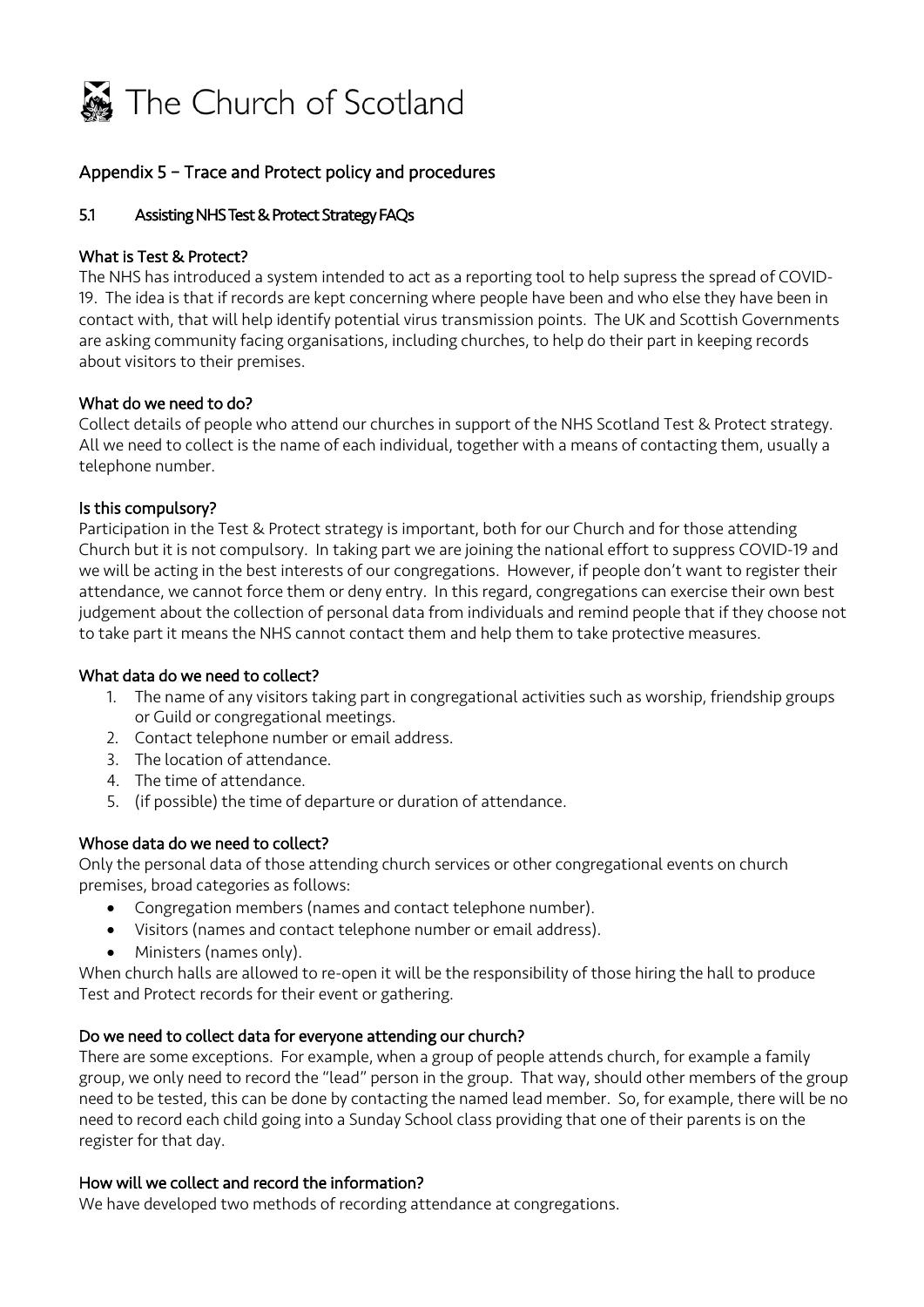- 1. The primary method is to use an A4 notebook. This low-tech approach is recommended for all congregations. Full instructions for using the notebooks accompany this FAQ document.
- church premises. Once installed and set up on their smartphone, all the individual needs to do is point their smartphone camera at the QR code and click. The app will do the rest. Using the app is optional, but adds elements of flexibility, ease of use and security for congregations which choose to use it. The app vendor chosen has been carefully assessed and approved and is working directly with the data protection officer of the Church of Scotland ("DPO"). Note that you should only use the smartphone app approved by the DPO. Full instructions for use of the smartphone app 2. The second is the use of a smartphone app combined with printed QR codes displayed on your accompany this document.

## We may have more than one activity happening in different parts of our premises, how do we record attendance in these circumstances?

 Use a separate notebook for each activity on your premises. For example, Sunday worship, including all related activities such as Sunday School and after service coffee (as and when it is possible to start this up again) can be recorded in one notebook. A separate notebook can be used for other congregational activities such as Board/Session meetings or other gatherings. Ideally these notebooks will be stored securely in the church but accessible for the purposes of the activity.

 The smartphone app makes use of QR codes which can be printed out and displayed throughout your of a member of the congregation holding a notebook. premises. This provides a more flexible approach to multiple locations which is not reliant on the presence

# How long should we keep the information we collect?

 The Government guidance is 21 days. In practice, certainly for the registers using the notebook method, this may be up to 28 days but no longer.

Data is retained on the smartphone app system for 21 days and then securely deleted.

## Where should we keep the information?

 The notebooks used to contain the attendance register should be stored in a lockable filing cabinet, drawer or safe. Access should be restricted to specific members of the Kirk Session or Elders tasked with the responsibility to maintain the registers.

 When the notebooks are removed from storage, they should remain in the possession of the person responsible for them until they are returned to storage. The register notebooks must not be left unattended at any time as they contain personal data.

Information stored in the smartphone app system is encrypted and secured separately, which means congregations do not need to worry about the storage, security, retention or management of the personal data processed using the app.

## How should we destroy the information?

 Pages in the notebooks containing the register of attendance information which is older than 21 days should be removed and securely shredded.

Register of attendance data held in the smartphone app system is automatically deleted.

What are our responsibilities under data privacy regulations?

The ICO has issued guidance <https://ico.org.uk/global/data-protection-and-coronavirus-information>hub/contact-tracing-protecting-customer-and-visitor-details/ to the effect that we should:

- Only ask for what is needed
- Be transparent with parishioners and visitors
- Store the data carefully
- Not use the data for other purposes
- Erase the data in line with government guidance

The notebook and smartphone app systems observe the requirements of the Data Protection Act 2018/GDPR.

 Each congregation will be defined as a data processor for this specific purpose of processing, with the Assembly Trustees of the Church of Scotland acting as the data controller.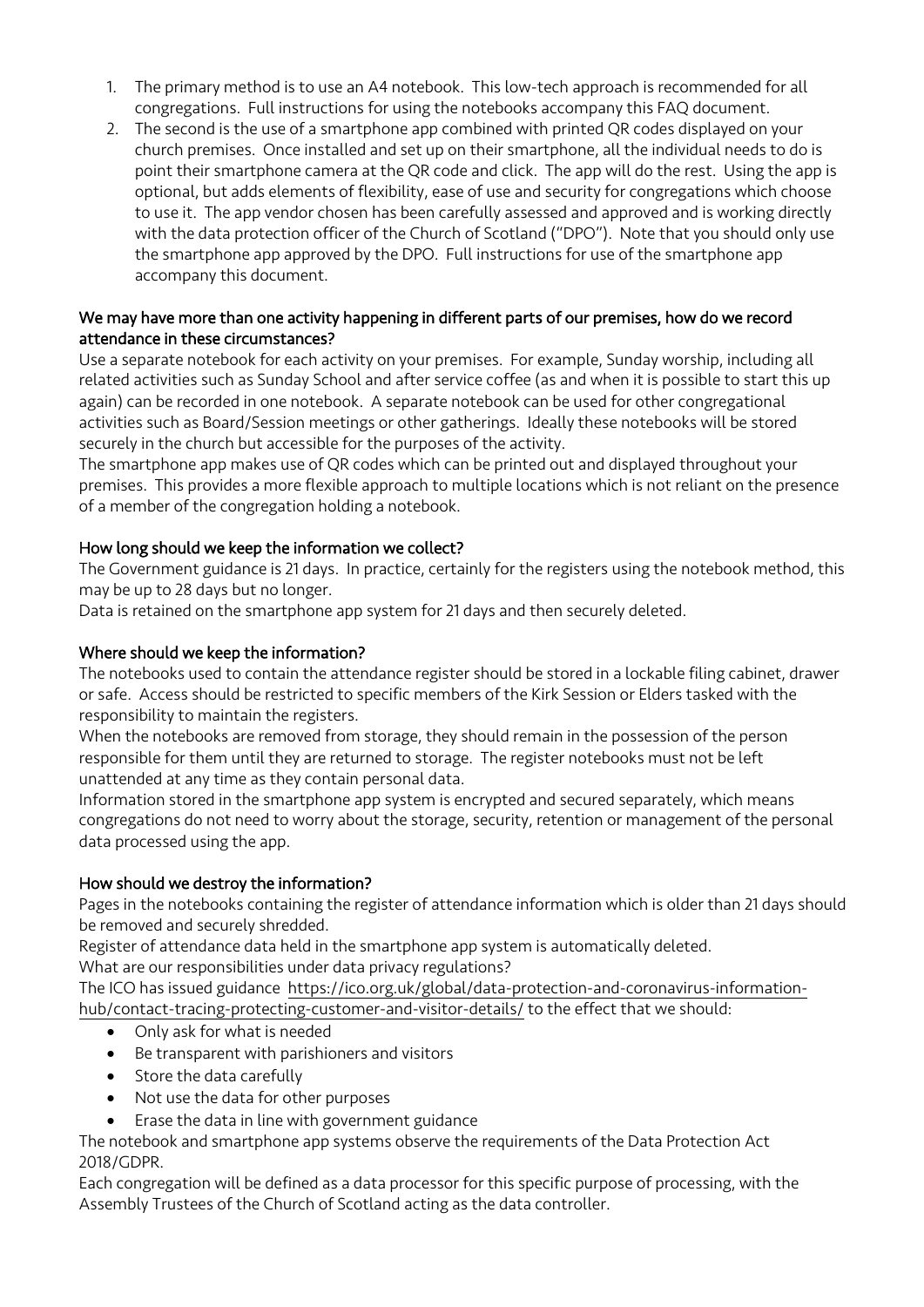# How does the tracing procedure work?

 The sharing of tracing process data is carried out under the supervision of the data protection officer for the made to congregations for register lists will be made by the DPO. Any requests for attendance register data made directly to congregations or presbyteries by anyone else, including NHS Scotland, should be politely Church of Scotland (DPO). He is the primary point of contact for NHS Test & Protect officials. All requests declined and referred to the DPO.

- 1. When an individual is identified as being infected with COVID-19, NHS Scotland Test and Protect officials work with them to create a list of their movements and where they have been in the presence of other people.
- 2. If one of our congregations appears on that list, NHS Test & Protect will contact the Church of Scotland DPO, confirming the location, date and time involved.
- 3. The DPO will then provide NHS Test & Protect with register information available from the smartphone app system if it was used.
- 4. The DPO will also contact the congregation involved, asking for a copy of the register list with contact telephone numbers for all those who were in attendance.
- 5. NHS Scotland Test & Protect officials will then use this list to contact all those on the register and arrange for them to be tested.
- on a case-by-case basis on what follow-up action to take."). We do not want to spread fear and contact about a possible infection incident would be outside the purpose of processing. It will be considered a breach of the regulations. It is imperative that all health matters be left to NHS 6. IMPORTANT NOTE: Individuals on the list should NOT be contacted by any church representatives until AFTER it is clear the individual has been contacted by NHS officials. There are no exceptions to this. The guidance from the Scottish Government issued 14<sup>th</sup> July 2020 is clear: "There is no circumstance in which establishments should use the data to directly contact visitors, customers or staff, even in the event of a known outbreak within premises. Health protection teams will decide alarm. Of course, the individuals involved may benefit from church support after they have been contacted by NHS Test & Protect, BUT ONLY AFTER. To be clear, to use the personal data to make Scotland Test & Protect.

#### Why is this liaison being run by the Church of Scotland DPO and not by the congregations?

 Data protection regulations place certain responsibilities upon our Church. Any system is susceptible to abuse at the hands of "bad actors" and criminals, seeking to use Track and Protect as a means to target congregation officials or members.

 Whilst the personal data being collected is straightforward enough, the wide distribution of the collection locations and the context of the data involved means we need to be able to demonstrate our accountability and deploy appropriate technical and organisational measures with regard to the security and integrity of the data.

 The DPO will manage this process on behalf of all congregations. Which means that we are reducing the risk of congregation members or officials being targeted with attempted fraud attacks. The personal data involved is shared only with NHS officials in a secure and defined procedure.

## How will the DPO contact our congregation?

 As part of the preparation for assisting the Test and Protect strategy, each congregation should register a point of contact with the DPO. The online registration form can be found at

 [www.churchofscotland.org.uk/test-protect.This](https://www.churchofscotland.org.uk/test-protect) person (it could be more than one person of course) will be responsible for providing the contact list to the DPO.

#### How will I know I am really dealing with the DPO?

 up and contact him directly using his direct dial telephone (07825644360) or email address If you are at all uncertain that you are really dealing with a call or message from the DPO you should hang (asimpson@churchofscotland.org.uk). Or you can email the Church of Scotland Law department.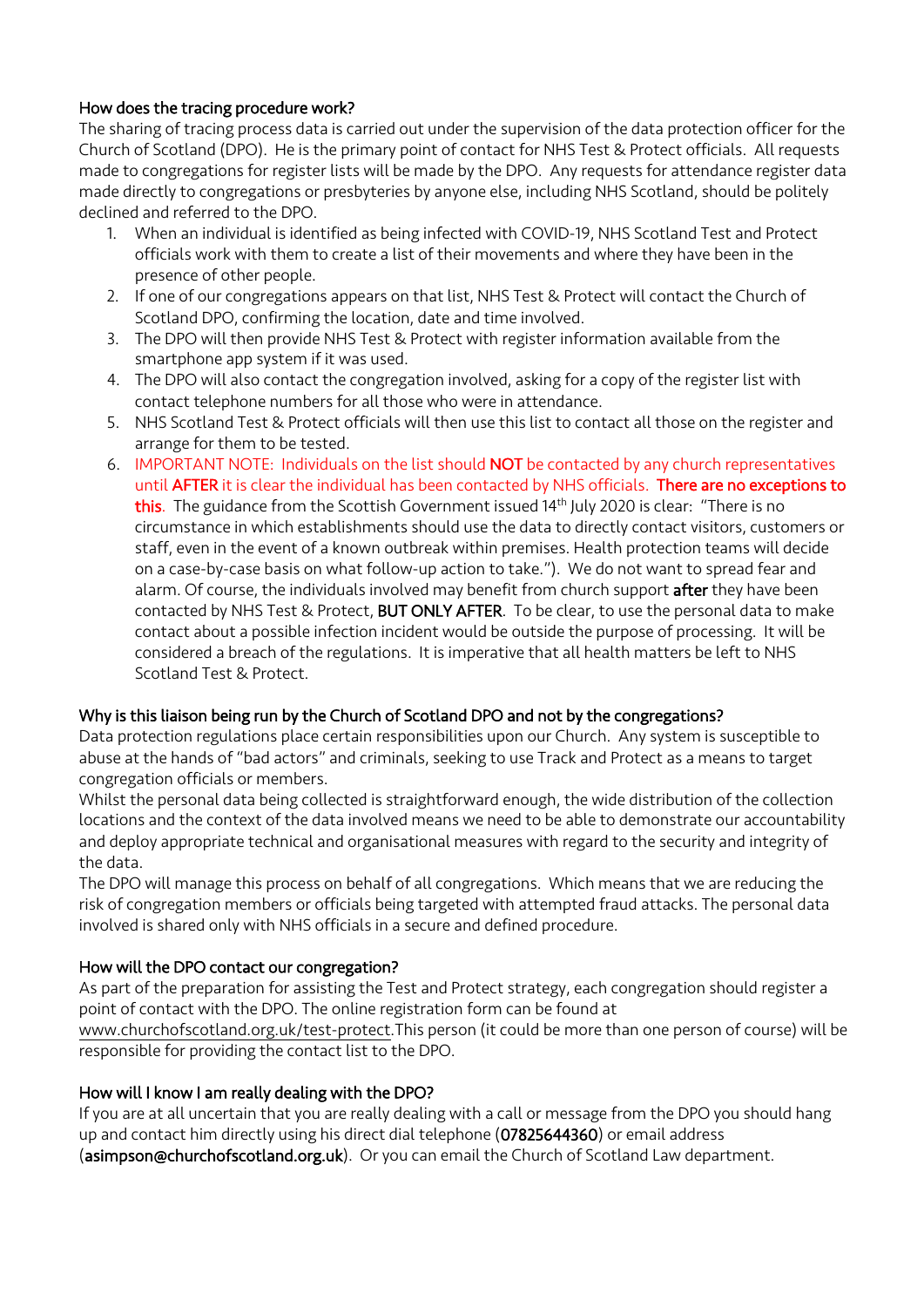#### How do we create the contact list for NHS Test & Protect to use?

 How each congregation official creates the list will depend on how congregation contact information lists of those in attendance. If a contact telephone number is not available, an address or email address can be are administered, so each Kirk session can decide for themselves how to construct the list required. The list should be headed with location, date and time and contain only the names and contact telephone numbers used.

#### How should we send the list to the DPO?

 The DPO will advise the best way to send the list when he contacts the registered point of contact for your congregation. He will NEVER ask for the list to be sent in an unprotected format.

#### When will these attendance registration processes be implemented?

The notebook/paper-based system will be implemented for the weekend commencing Saturday 18<sup>th</sup> July. All congregations should be using the paper-based attendance register from that date and should continue to maintain these records until notified otherwise.

The smartphone app system will be implemented for the weekend commencing Saturday 25<sup>th</sup> July. This is partly to allow time for congregations to register with the DPO to use the app system and partly to prevent to focus on the importance of the paper-based register first. information overload during the first week. Phasing the implementation in this way allows congregations

#### How does the smartphone app work?

 The smartphone app uses QR codes to identify each location. Congregations who want to use the smartphone app should register with the Data Protection officer using the form at

# <www.churchofscotland.org.uk/test-protect>.

 Once registered, the DPO will contact the nominated point of contact at each congregation by email, with the privacy notice to be displayed. There is no other administrative involvement than that. The data collected will not be accessible to any congregation. Access and deletion will be handled by the DPOs copies of the QR code specific to the congregation, instructions for how users can use the app and a copy of office.

 There is no need to register a user account with the Tap My Data app. Although users can if they want to. You can register your attendance at the church by simply scanning the QR code with a smartphone where the Tap My Data app has been installed. If the app is not yet installed, scanning a relevant QR code published in your church will start the app installation process.

 Using the smartphone app with QR codes at entrance points in your church gives additional flexibility when it comes to registering attendance of those who visit the church outside regular services.

 Department inbox: LawDept@churchofscotland.org.uk If you have any questions concerning this guidance please send an email to the Church of Scotland Law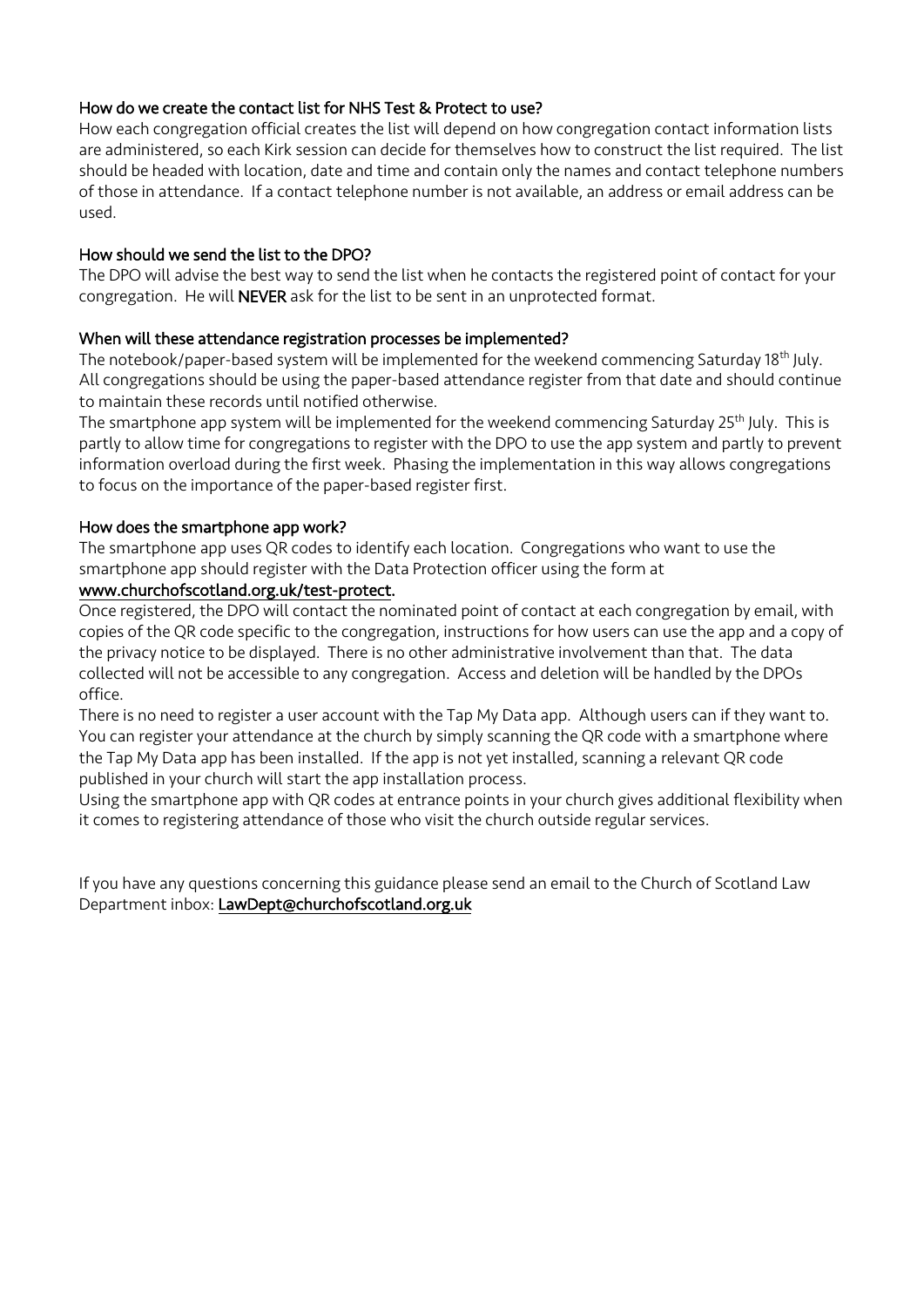# 5.2 Attendance Registration and Data Release

# Paper Version

- 1) Scope
	- NHS Scotland Test & Protect strategy by recording attendance at church services and events. The procedure is for the paper version of attendance records. a) The procedure is to be used by congregations of the Church of Scotland as they assist the
	- b) The data controller for this process will be the Assembly Trustees of the Church of Scotland.
	- c) All congregations and any other Church of Scotland entities will be data processors.
- 2) Output
	- a) The output of this process will be a Register of Attendance which can be referred to by NHS Scotland Test & Protect.
- 3) Effective Date
	- 15th July 2020
- 4) Resources Required
	- a) One A4 spiral or ring bound notebook (or more if required to cope with the number of concurrent events at any one time on the church premises).
	- b) A secure storage location Lockable cabinet, drawer or safe which can be accessed as required by the nominated officials.
- 5) Nominated Officials
	- a) At least one person to manage the registration of visitors to each Church event (or one person per event if concurrent events).
	- b) At least one person to act as liaison with Church of Scotland data protection officer (DPO) in the event of a Test & Protect enquiry by NHS Scotland.
	- c) Names, contact telephone numbers and email addresses to be registered with the DPO. The DPO will contact all congregations with details of how to register, this will be an online form. A link to which is provided in the COVID-19 guidance for congregations from the Church of Scotland.
- 6) Data Subjects
	- a) Each Register of Attendance page will record personal data belonging to the following categories of data subject:
		- i) Congregation members (as noted in the Communion roll)
		- ii) Visitors
		- iii) Ministers
		- iv) Employees
- 7) Personal Data To Be Collected
	- Each Register of Attendance page will collect only the following items of personal data:
	- a) Congregation members: Name and telephone number. If no telephone number, then postal address and/or email address.
	- b) Visitors: Name and telephone number. If no telephone number, then postal address and/or email address.
	- c) Ministers: Name only (contact information can be added to the list later in the event of a Test & Protect request).
	- d) Groups (for example family groups): It is only necessary to record the name and contact details of the "lead" member of the group.
	- e) Each Register of Attendance Page will also identify the location of attendance, the date and general arrival and departure times.
- 8) Organisational Security Measures
	- a) Each register of attendance book is to be kept in lockable storage when not in use.
	- b) When in use, each register of attendance book is to be in the possession of a nominated official.
	- c) The register of attendance book should remain in the care of the nominated official until returned to the lockable storage.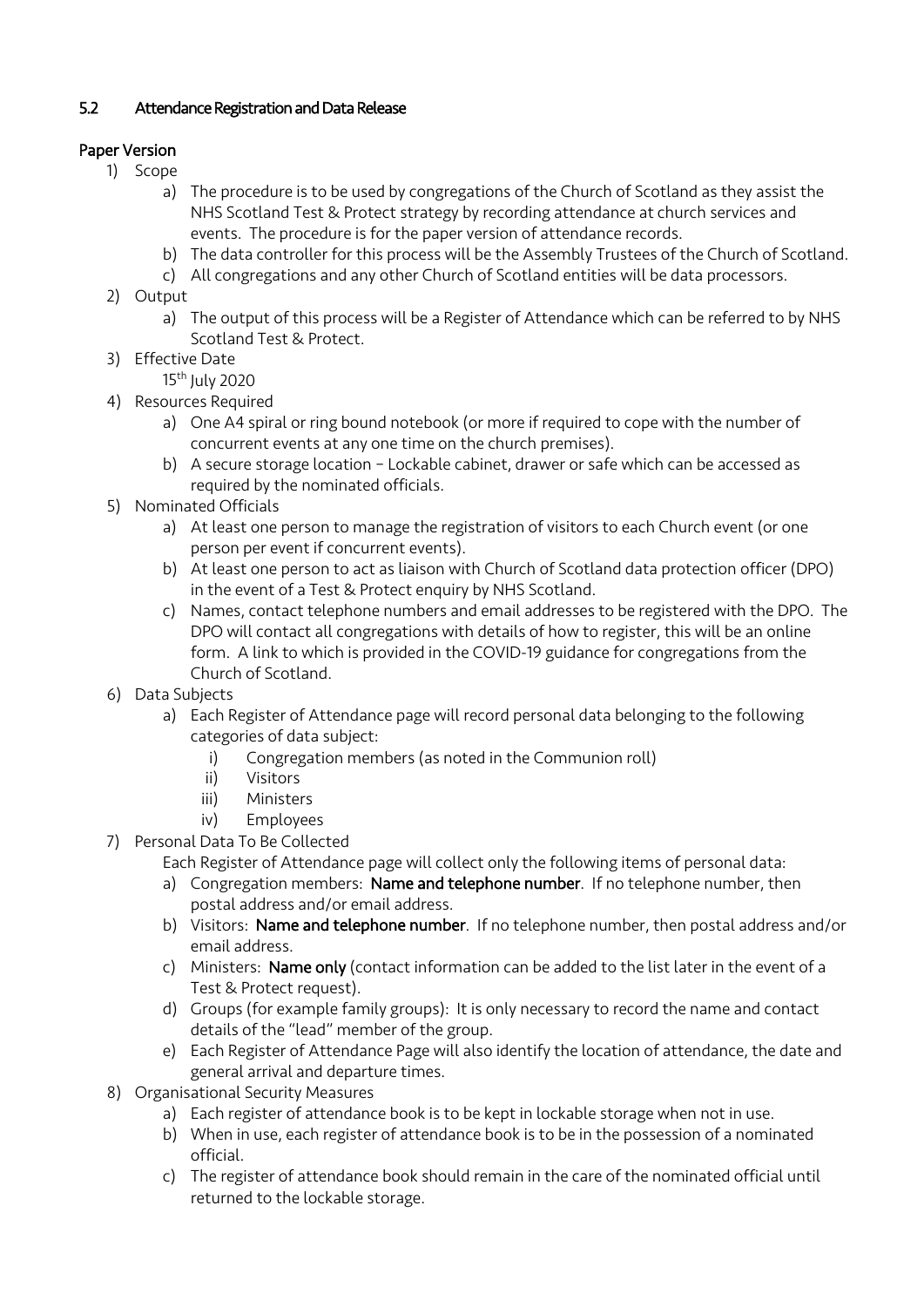- d) Requests for access to the register of attendance book will only be made by the Church of Scotland data protection officer (DPO). These requests will be made directly to the nominated officials noted above.
- e) Access to the register of attendance book for the purpose of sharing data is only to be made by nominated officials on receipt of a request by the Church of Scotland DPO.
- f) All requests to access the data contained in the register of attendance must be referred to the Church of Scotland DPO, who will verify the nature of each request and proceed accordingly.
- 9) The Process
	- a) The front cover of each notebook should be clearly marked with:
		- i) The congregation name;
		- ii) Address;
		- iii) Start date of the record of attendance book.
	- b) On The Day For each new event:
		- i) A new page should be prepared as follows:
		- ii) Left side page: The date of the event and start time. This page should be marked "Event" and will be used to record the start and end times of the event. This page will also be retained as proof that a register attendance was taken and then destroyed 21 days later (to allow for this administration, the retention period for paper records only can be extended to 28 days).
		- iii) Right side page: Should be marked with the event date and time and headed "register". This page will be used to record the names and contact details of all those attending.
		- iv) You may wish to number the pages in the notebook as you go.
	- number, clearly IN CAPITAL LETTERS. c) As congregation members arrive: Their attendance is registered by the person in charge of the register of attendance book using the right hand page, recording name and telephone
	- d) As visitors arrive: Their name and telephone number is written on the right hand page, clearly IN CAPITAL LETTERS.
	- e) Members of the clergy: Those in regular attendance can have their name appended on the register page. Each congregation can choose how to do this, but the names must be recorded.
	- f) BEFORE visitor or congregation member personal data is collected and recorded, the Privacy Notice must be either presented to the visitor or read out to them. Copies of the Privacy Notice can be printed out and laid on a table allowing them to be read.
	- g) On subsequent visits, congregation members or visitors who have seen the Privacy Notice before do not need to see it again (they are deemed to have been informed).
	- h) There is no need for anyone in attendance to acknowledge that they have read the Privacy Notice.
	- i) A copy of the Privacy Notice used should be kept as part of the record of registration (we may be asked how people were informed).
	- j) At the conclusion of the event, the departure time of those attending should be noted next to the start time (this should be a general finish/departure time, it does not need to be specific for each attendee – we recommend the time at which the hall/room/church is seen to be empty).
	- k) Each register of attendance book should be returned to the lockable storage.
- 10) Data Retention and Disposal
	- a) We are required to keep the register of attendance for only 21 days.
	- b) This means a weekly check needs to be carried out on each register of attendance book. In practice this will mean a retention period for paper records of up to 28 days. Any pages for events dated more than 21 days before the date of checking should be removed from the notebook and shredded.
		- i) The right hand page containing the register of attendance should be removed and shredded.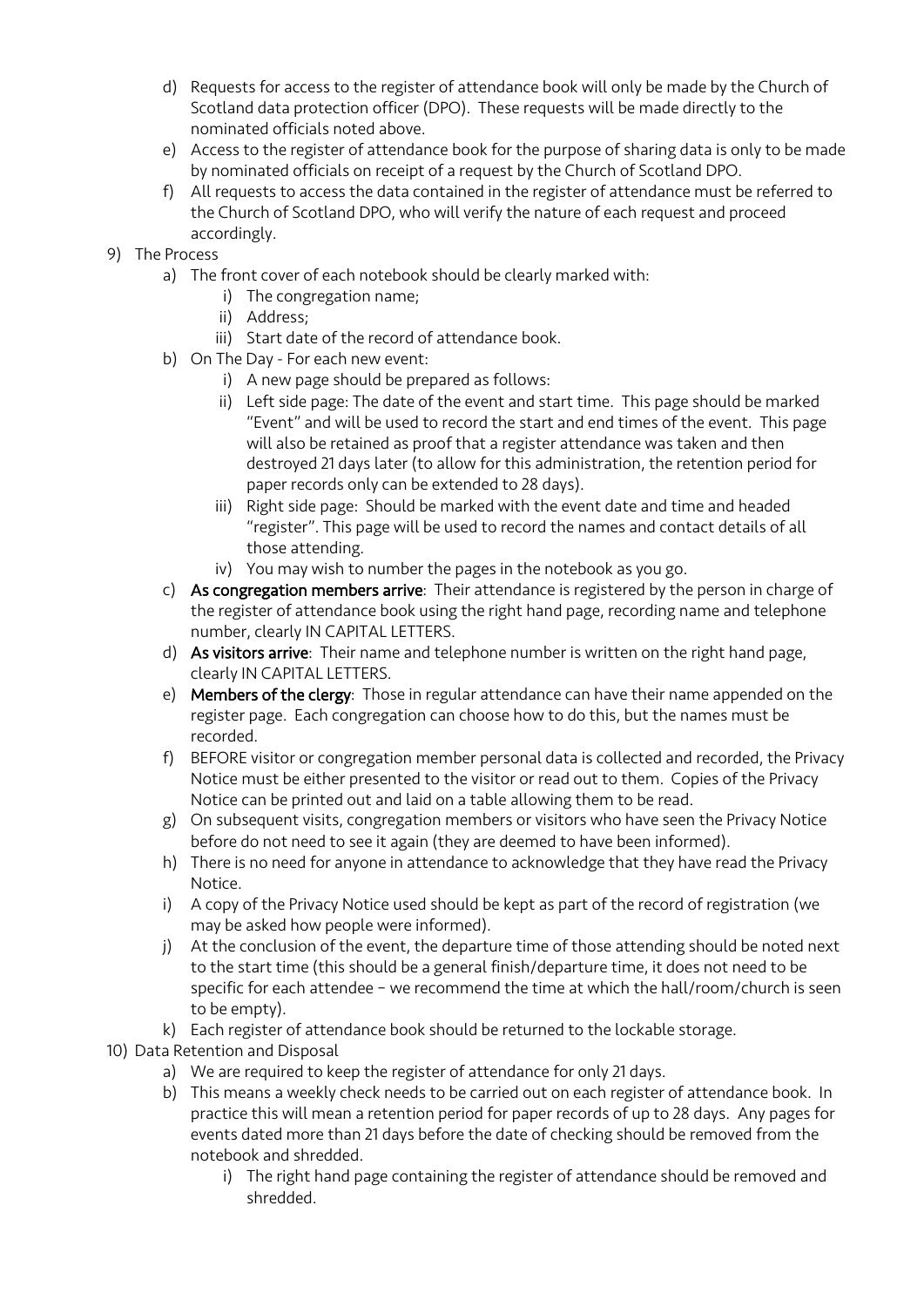- ii) The left hand page containing the event/gathering description should be retained and the words "Data destroyed" and the date and time of destruction noted at the foot of the page.
- c) Note: All removed pages must be shredded. They must not be disposed of in waste bins without first being shredded. Confidential waste bins are OK as long as they are part of an appropriate procedure for confidential waste disposal.
- 11) Responding To A Request For Register of Attendance Data
	- a) The only person able to authorise a request for register of attendance data is the Church of Scotland data protection officer (DPO) or one of his nominated colleagues in the Law Department.
	- b) The Church of Scotland DPO is the single point of contact with NHS Scotland Test & Protect officials on behalf of all Church of Scotland congregations. All requests must be channelled through him.
	- c) The DPO will contact the nominated officials at the congregation relevant to the request and ask them to prepare a list of names and contact telephone numbers for the date/event in question.
	- d) The DPO will make contact by telephone initially, but may also use email if this is appropriate.
	- request, they should hang up the phone or cease an email interaction and start a new one e) If the nominated official is at all unsure about whether they are dealing with a genuine using contact information they know to be correct.
- 12) Preparing and Sending The List
	- a) The attendance register for the date/event containing names of congregation members and visitors can be prepared on a sheet of paper, a word processing document or a spreadsheet.
	- b) Depending on the nature of the list, the DPO and nominated congregation point of contact will agree the best way to transmit it between them.
	- c) When the list is ready, the DPO will provide instructions for the nominated official to send documents to him.

 Note: He will NEVER ask you to email the documents to him. Nor will he ask you for usernames or passwords of any kind.

- d) The nominated official sends the documents to the DPO using the instructions provided.
- e) The DPO will acknowledge receipt.

## Data Protection Issues

The type of personal data we are collecting is basic and minimised as far as we can.

 Nevertheless, we face challenges because of the heavily distributed nature of our collection of this personal data and the fact that by its nature it suggests the religious beliefs of the data subject (and is therefore classified as "special category" data). It could also be classified as behavioural data, in that we are recording attendance at a specific location.

 We are doing so for good reasons. We are stepping up to our responsibilities to support the Test & Protect strategy of NHS Scotland and in doing so we are playing our part in protecting those within our congregations and the people in our local communities.

 As an organisation we need to be able to demonstrate our accountability for how we collect and process developed. We are trying to keep this as simple and effective as possible so that people feel able to take part. It may not be perfect, so we will be keeping it under constant review throughout its deployment the personal data involved, upholding the rights of each data subject. This is why this procedure has been during the COVID-19 pandemic and associated restrictions.

## Data Subject Access Requests

 Recording personal data in this way may cause individuals to exercise their rights over how their personal data is used by the Church of Scotland and invoke a Data Subject Access Request (DSAR) with us. An online form specifically for this purpose will be published, linked from the Privacy section of the Church of Scotland website.

If someone makes a data subject access request directly at your congregation, you should note their name, contact details and the nature of their request and send it to the Church of Scotland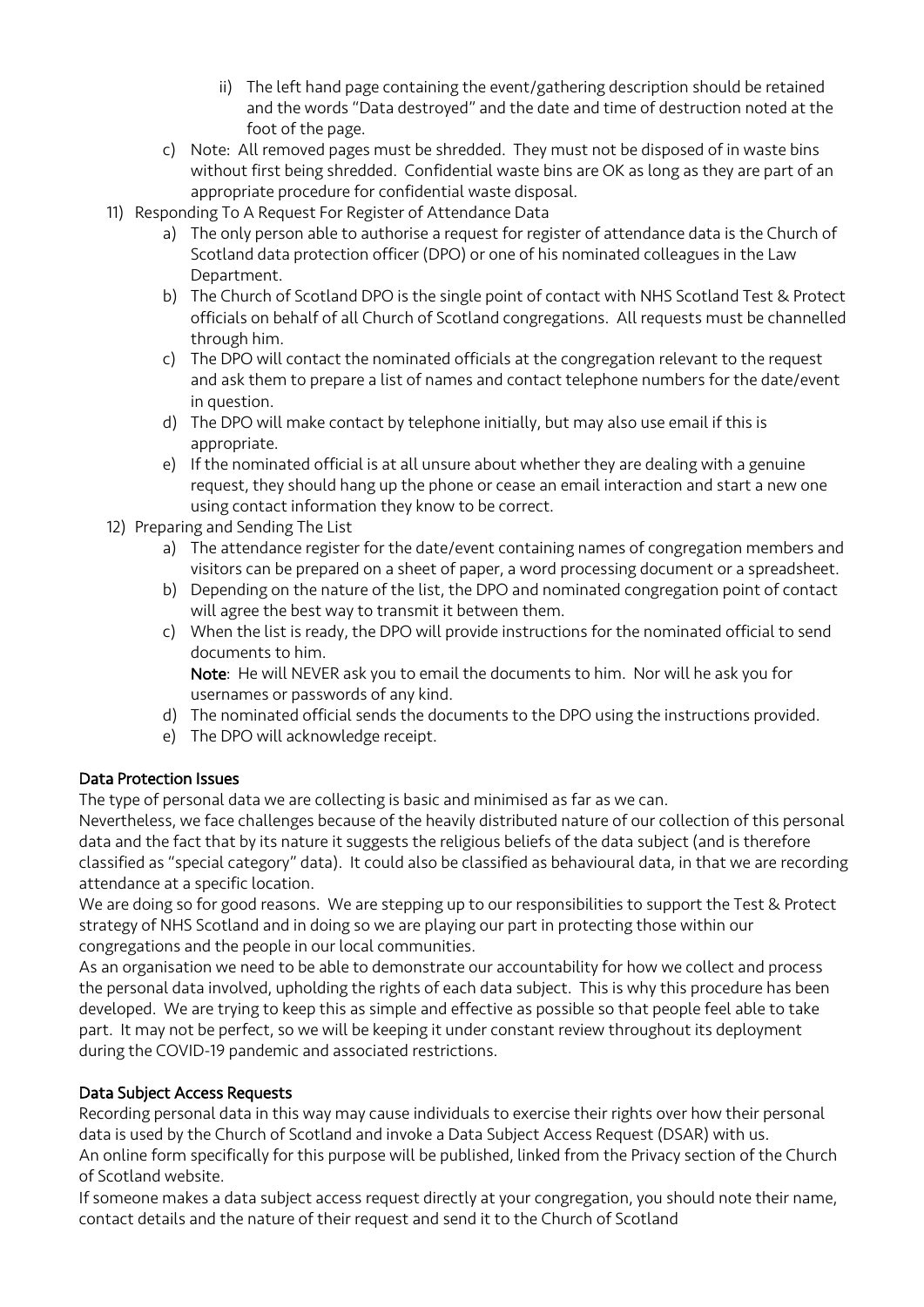DPO without delay. He will deal with the request.

#### Data Incidents and Breaches

 the Church of Scotland DPO without delay. If you are made aware of or detect an incident or breach involving this specific process you should inform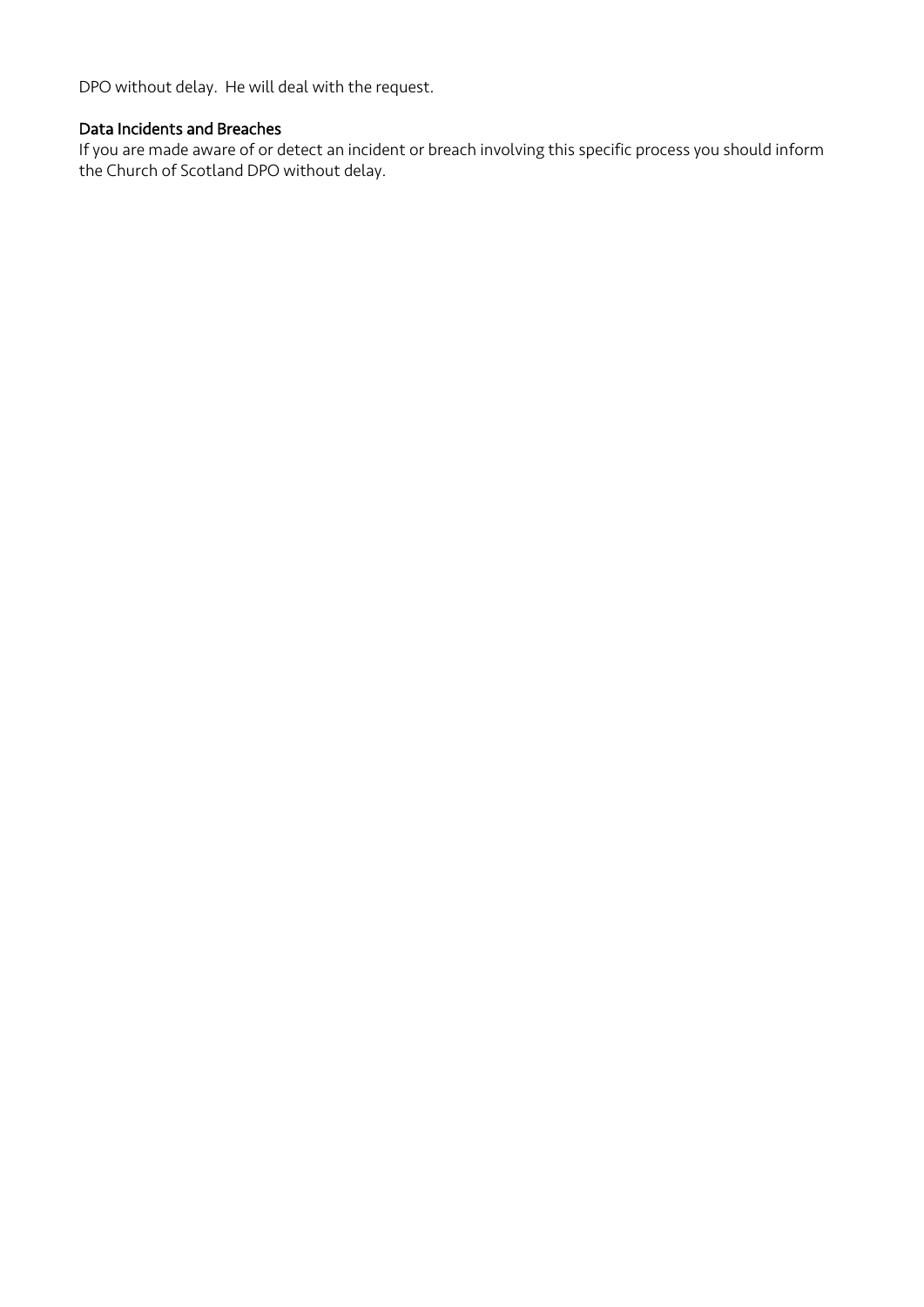# 5.3 Privacy Notice (Paper Process)

#### Privacy Notice

 You are giving your personal data to The Trustees of the General Assembly of the Church of Scotland as the Data Controller.

#### **Your Personal Data**

**Your Personal Data**<br>You are being asked to supply your: Full name and contact telephone number.

#### Purpose

The purpose of processing the personal data we ask for is to assist with the NHS Scotland Test & Protect Strategy.

Under the Data Protection Act 2018 and GDPR, the legal basis for this processing is:

- 1) Article 6/1d Processing is necessary in order to protect the vital interests of the data subject.
- 2) Article 9/2i Processing is necessary for reasons of public interest in the area of public health.

 Your personal data will not be used for any other purpose without your permission, except in the context of fulfilling a legal obligation to which The Church of Scotland is subject.

 will be unable to share your name with NHS Scotland if a relevant case of infection occurs. If you do not provide the personal data requested, we cannot register your attendance at the Church and

#### Data Retention

Your personal data will be retained for up to 28 days and will then be disposed of securely.

#### Data Subjects

 Personal data processing is carried out for Church of Scotland congregation members, visitors ministers and employees.

#### **Sharing Your Personal Data**

**Sharing Your Personal Data**<br>The purpose of the sharing is to assist with the NHS Scotland Test & Test Strategy. Your personal data will not be used for any other purpose or shared with a third party unless doing so is necessary in order to comply with a legal obligation or in order to protect your vital interests or those of another data subject.

#### Data Transfers

Your personal data will not be transferred outside the EEA.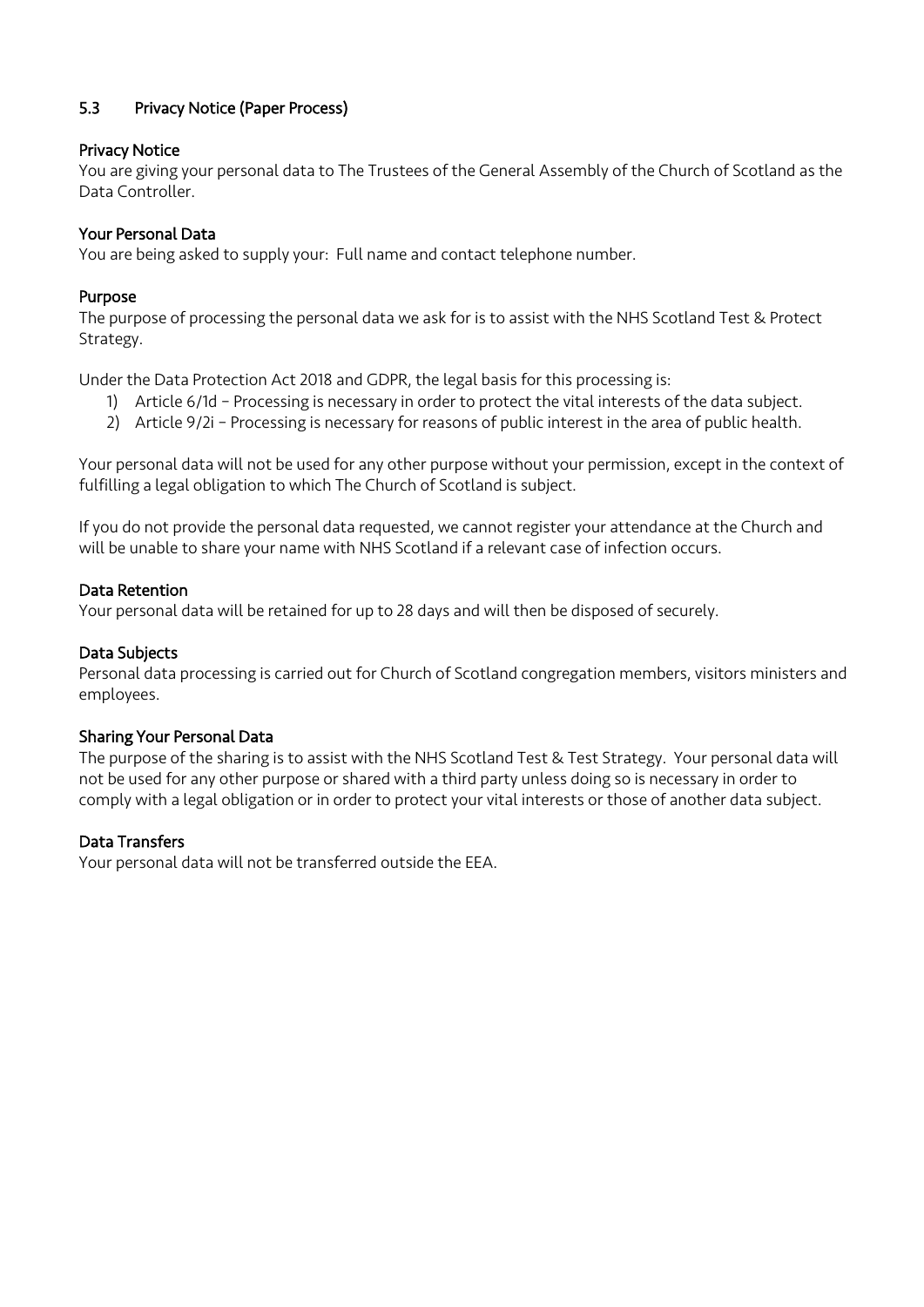# Your Rights

Under the Data Protection Act 2018 you have the following rights:

- 1. The right to be informed.
- 2. The right to access (your personal data).
- 3. The right to rectification.
- 4. The right to erasure.
- 5. The right to restrict processing
- 6. The right to object to processing.
- 7. The right to data portability.
- 8. Rights in relation to automated decision-making.

 your written request to: Data Protection Officer, Church of Scotland, 121 George Street, Edinburgh, EH2 4YN. Or email: lawdept@churchofscotland.org.uk If you wish to invoke any of your rights, including for the purpose of a Subject Access Request (SAR), send

 You may also advise us of an incident involving personal data or a data breach using the same contact information.

 You have the right to make a complaint about our processing of your personal data to the ICO as the regulator in the UK. You can contact the Information Commissioner's Office (ICO) at:

Website: <www.ICO.org.uk>

Address: Wycliffe House, Water Lane, Wilmslow, Cheshire SK9 5AF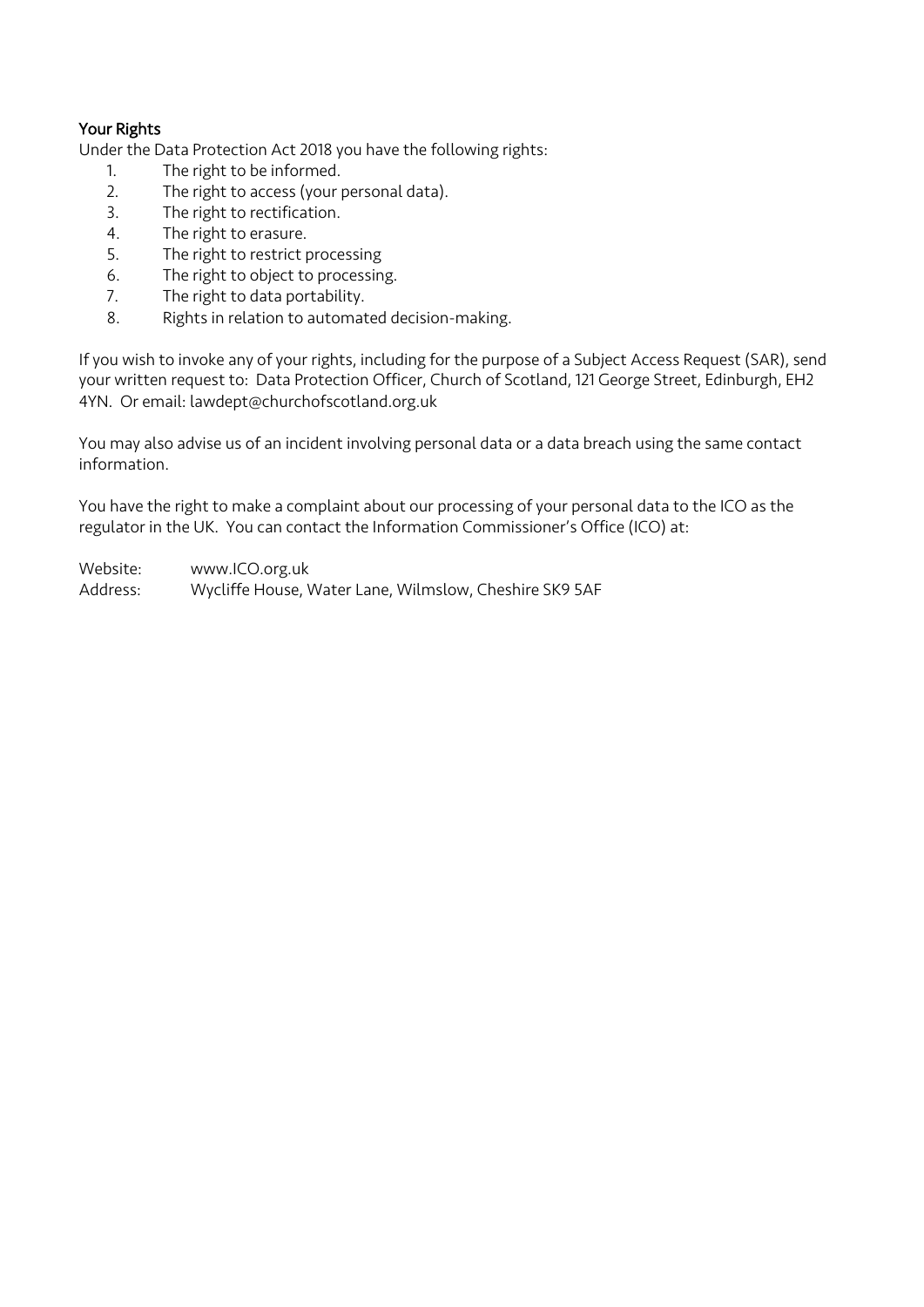# 5.4 Attendance Registration and Data Release

# Smartphone App

- 1) Scope
	- NHS Scotland Test & Protect strategy by recording attendance at church services and events. This procedure is for the smartphone app version of attendance records. a) The procedure is to be used by congregations of the Church of Scotland as they assist the
	- b) The data controller for this process will be the Assembly Trustees of the Church of Scotland.
	- c) All congregations and any other Church of Scotland entities will be data processors.
- 2) Output
	- a) The output of this process will be a secure, encrypted electronic Register of Attendance which can be referred to by NHS Scotland Test & Protect.
- 3) Effective Date
	- 22nd July 2020
- 4) Resources Required
	- a) (by congregation officials) copies of the QR code image document which will be supplied by the Church of Scotland data protection officer.
	- information. The app is available in the Apple Store and on Google Play. b) (by congregation members and visitors) the smartphone app known as "Tap My Data" installed on their iPhone or Android smartphone device. Visit <www.tapmydata.com> for
	- c) An appropriate Privacy Notice (supplied by the Church of Scotland DPO).
	- d) User instructions as supplied by the DPO.
- 5) Nominated Officials
	- a) At least one person to act as liaison with Church of Scotland data protection officer (DPO) for communication about registration and use of the smartphone app and in the event of a Test & Protect enquiry by NHS Scotland.
	- b) Names and contact telephone numbers of congregation liaison to be registered with the DPO. The DPO will contact all congregations with details of how to register as part of the COVID-19 briefing issued by the Church of Scotland.
- 6) Data Subjects
	- QR codes provided. When used in this way it will process personal data belonging to the a) The smartphone app will only record personal data when it is used in conjunction with the following categories of data subject:
		- i) Congregation members (as noted in the Communion roll)
		- ii) Visitors
		- iii) Ministers
		- iv) Employees
- 7) Personal Data To Be Collected
	- a) The smartphone app system will collect only the items of personal data provided to it by the data subject when they registered for their app user account:
		- i) Full name, telephone number.
	- b) Any other personal data provided by the data subject to the smartphone app will not be collected for the purpose of creating and maintaining the register of attendance by the Church of Scotland.
	- c) Each register of attendance record in the smartphone app system will also identify the location of attendance, the date and the time at which the QR code was clicked or check in occurred.
- 8) Technical & Organisational Security Measures
	- a) The electronic register of attendance is encrypted in transit and at rest.
	- b) Access to the electronic register can only be authorised by the DPO
	- c) Access to the register of attendance is protected by a key code known only to a limited number of Church of Scotland officials.
	- d) There will be no need for congregations to access the electronic record of attendance.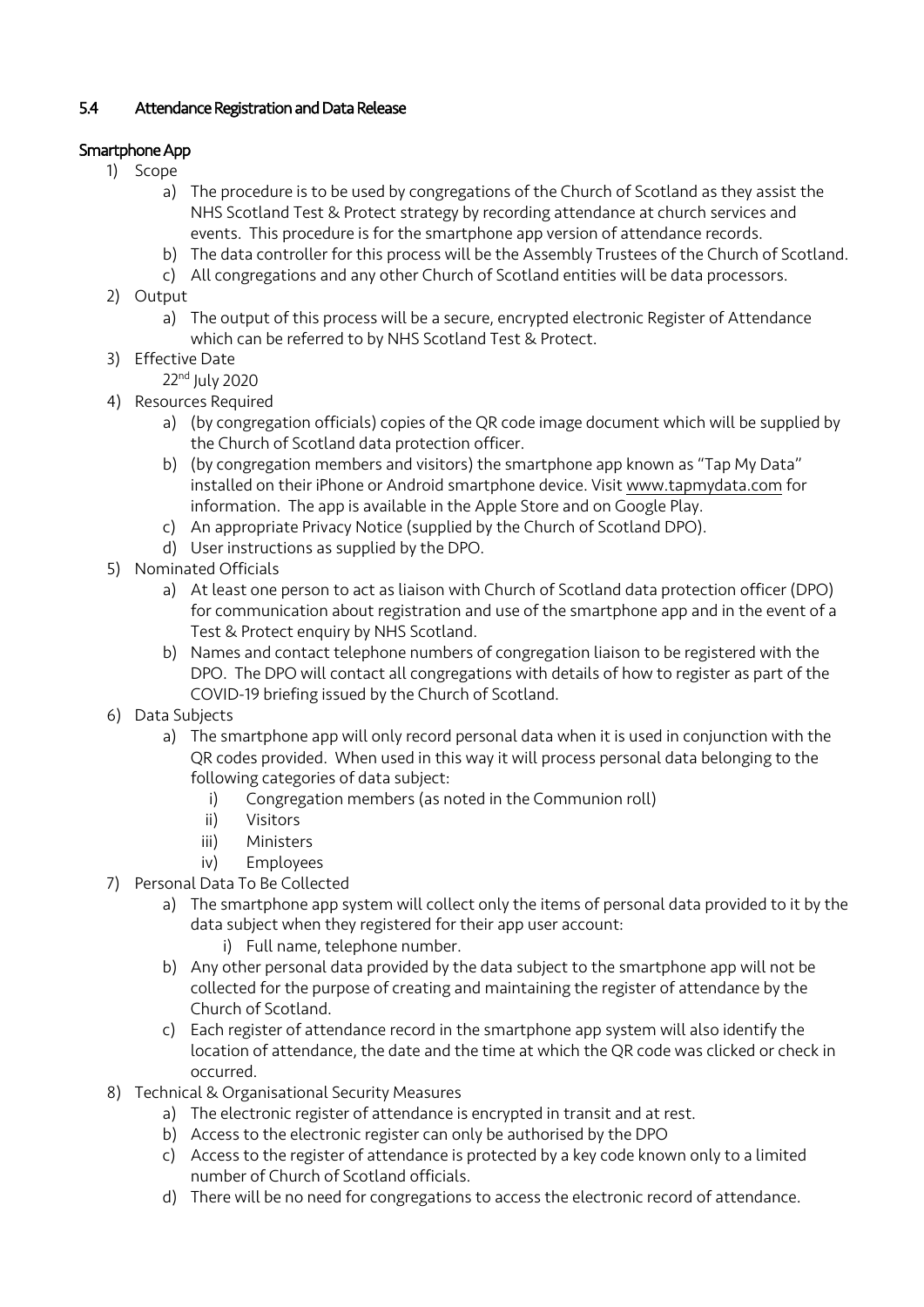- e) Any requests to access the data contained in the register of attendance must be referred to the Church of Scotland DPO, who will verify the nature of each request and proceed accordingly.
- 9) The Process
	- Minister, Session Clerk or Treasurer) should notify the Church of Scotland data protection officer using the online form provided for the purpose of registering the liaison point of contact. The email address provided should be one to which the QR code document can be a) If a congregation wishes to make use of the smartphone app, a congregation official (eg, sent, together with any necessary documentation or instructions.
	- b) The DPO will enable the congregation on the Tap My Data System and verify to the congregation contact by email that this has been done.
	- c) The DPO will issue a unique QR code page in PDF format (A4 page size).
	- needed in the Church premises: It is suggested a copy is posted at every entrance, for d) The QR code document can be printed out as many times as needed and published as example.
	- e) Copies of the appropriate privacy notice should also be prominently displayed.
	- f) Church officials "meeting and greeting" can draw attention to the smartphone registration option and the QR codes.
	- once per visit, then on each subsequent visit. g) Each person attending the Church need only register using the smartphone app and QR code
		- want to. Duplication is not an issue, what matters is that we have a record of i) Note: Anyone can register using the paper system and the smartphone app if they attendance.
- 10) Data Retention and Disposal
	- a) We are required to keep the register of attendance for only 21 days.
	- b) The Tap My Data system is configured to delete data older than 21 days and does so on a daily basis. The office of the DPO will handle this.
- 11) Responding To A Request For Register of Attendance Data
	- Scotland data protection officer (DPO) or one of his nominated colleagues in the Law a) The only person able to authorise a request for register of attendance data is the Church of Department.
	- b) The Church of Scotland DPO is the single point of contact with NHS Scotland Test & Protect officials on behalf of all Church of Scotland congregations. All requests must be referred to him.
	- c) The DPO will respond to NHS Scotland with the electronic register direct. The congregations have no access to the electronic record, which means the DPO will only ever be contacting the congregation nominated officials with regard to the paper register of attendance.

## Data Protection Issues

The type of personal data we are collecting is basic and minimised as far as we can.

 Nevertheless, we face challenges because of the heavily distributed nature of our collection of this personal data and the fact that by its nature it suggests the religious preference of the data subject (and is therefore classified as "special category" data). It could also be classified as behavioural data, in that we are recording attendance at a specific location.

 We are doing so for good reasons. We are stepping up to our responsibilities to support the Test & Protect strategy of NHS Scotland and in doing so we are playing our part in protecting those within our congregations and the people in our local communities.

 As an organisation we need to be able to demonstrate our accountability for how we collect and process the personal data involved. Upholding the rights of each data subject. Which is why this procedure has been developed. We are trying to keep this as simple and effective as possible so that people feel able to take part. It may not be perfect, so we will be keeping it under constant review throughout its deployment during the COVID-19 pandemic and associated restrictions.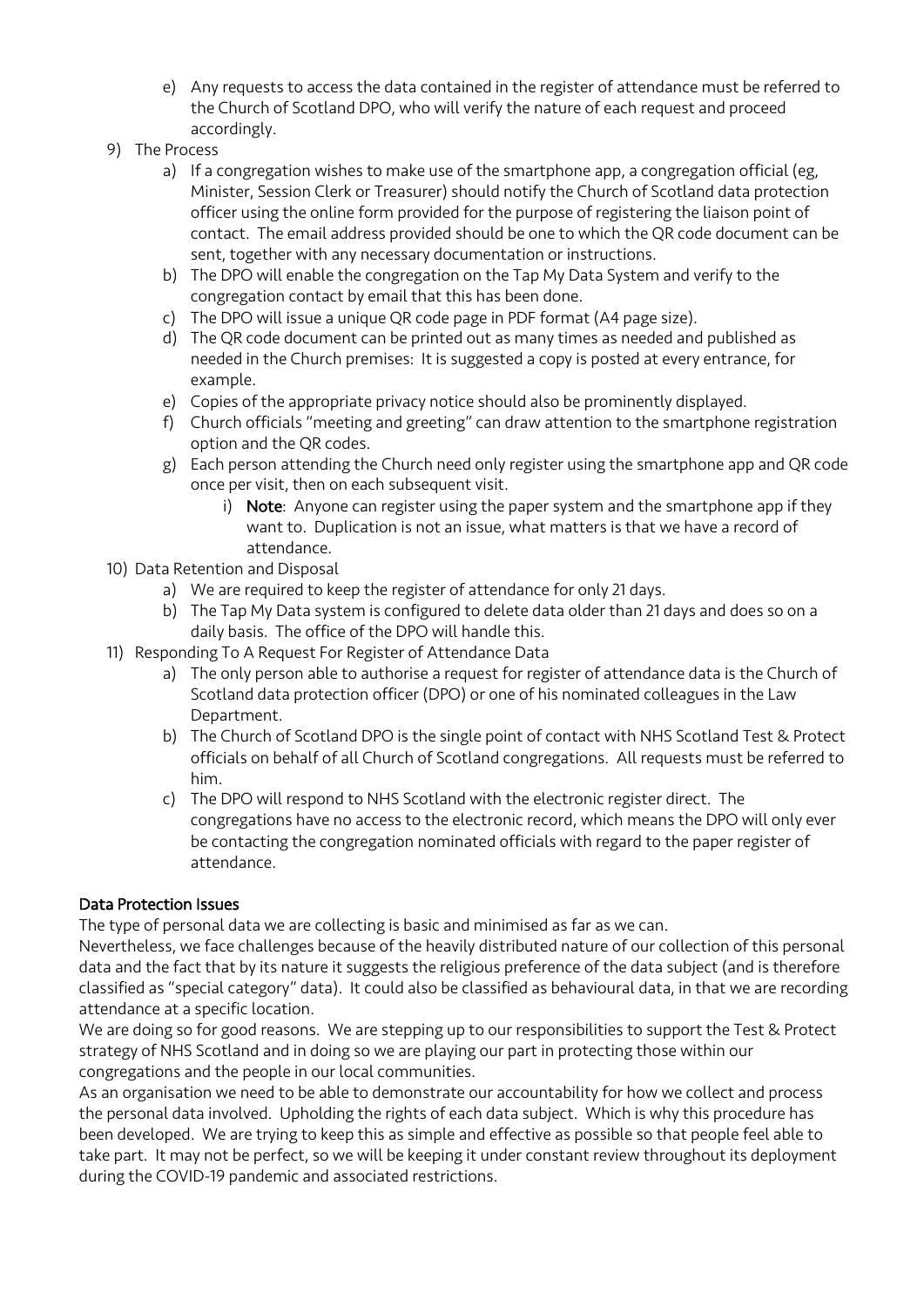The use of the smartphone app makes the attendance registration process easier for congregations to manage and for tech enthusiastic parishioners and visitors to use. Overall, the smartphone app is not intended to replace the paper-based attendance registration process. Instead it is a useful extension to it.

#### Data Subject Access Requests

 Recording personal data in this way may cause individuals to exercise their rights over how their personal data is used by the Church of Scotland and invoke a Data Subject Access Request (DSAR) with us. An online form specifically for this purpose will be published, linked from the Privacy section of the Church of Scotland website.

 If someone makes a data subject access request directly at your congregation, you should note their name, contact details and the nature of their request and send it to the Church of Scotland DPO without delay. He will deal with the request.

#### Data Incidents and Breaches

 the Church of Scotland DPO without delay. If you are made aware of or detect an incident or breach involving this specific process you should inform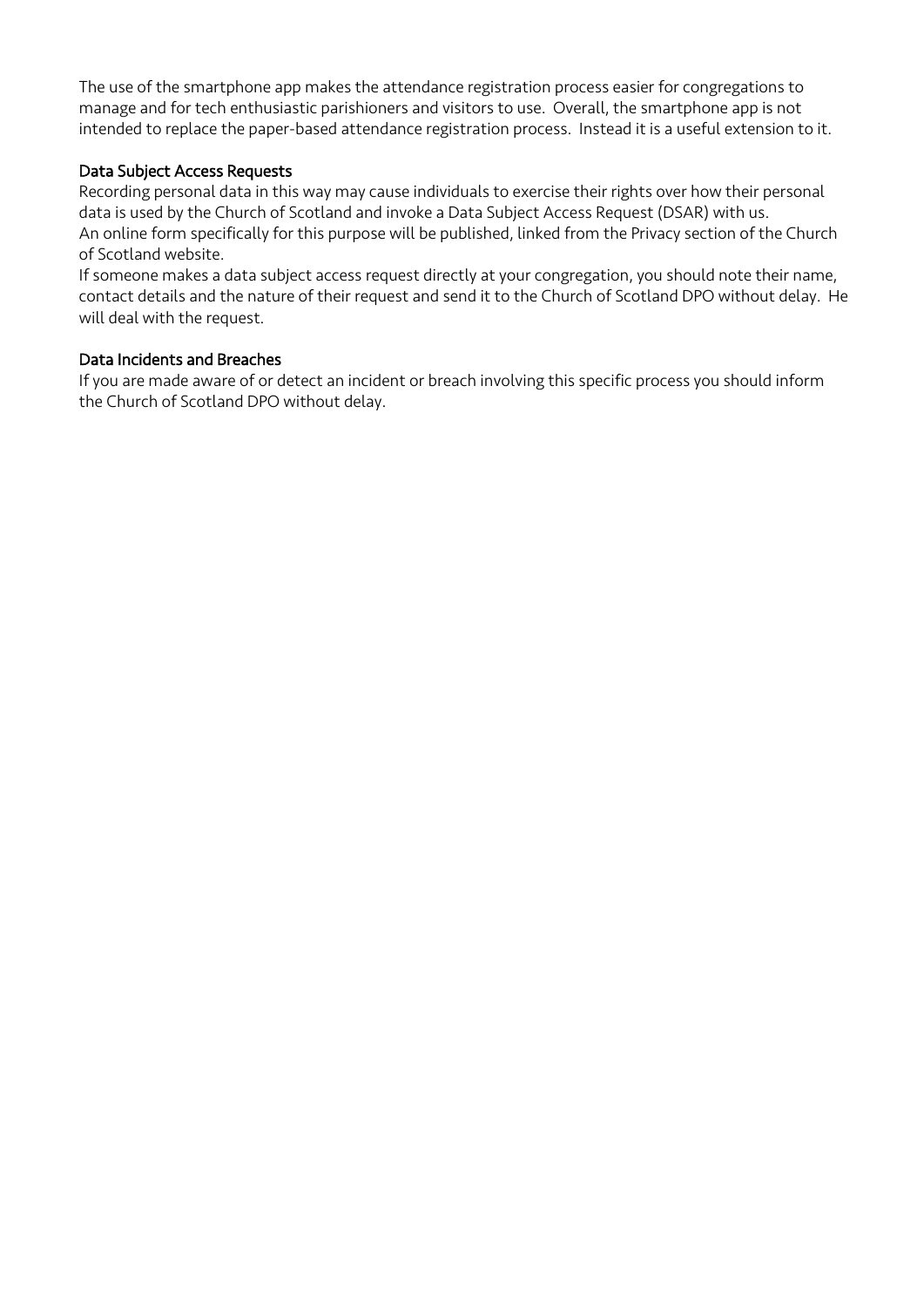# 5.5 Privacy Notice - Congregation Test & Protect - Smartphone App

# Privacy Notice

 You are giving your personal data to The Assembly Trustees of the Church of Scotland as the Data Controller.

#### Your Personal Data

**Your Personal Data**<br>You are being asked to supply your full name and contact telephone number. Purpose

 The purpose of processing the personal data we ask for is to assist with the NHS Scotland Test & Protect Strategy.

Under the Data Protection Act 2018/GDPR, the legal basis for this processing is:

- Article 6/1d Processing is necessary in order to protect the vital interests of the data subject.
- Article 9/2i Processing is necessary for reasons of public interest in the area of public health.

 Your personal data will not be used for any other purpose without your permission, except in the context of fulfilling a legal obligation to which The Church of Scotland is subject.

 will be unable to share your name with NHS Scotland if a relevant case of infection occurs. If you do not provide the personal data requested, we cannot register your attendance at the Church and

#### Data Retention

Your personal data will be retained for 21 days and will then be disposed of securely.

#### Data Subjects

Personal data processing is carried out for Church of Scotland congregation members and visitors.

#### Sharing Your Personal Data

 Your personal data is processed using the secure smartphone app and will be shared with our contracted data processor, Personal Privacy Solutions Ltd (t/a TapMyData) who will process your personal data according to written instructions agreed by The Church of Scotland. Your personal data will only be shared with NHS Scotland Test & Test officials on request.

 The purpose of sharing is to assist with the NHS Scotland Test & Test Strategy. Your personal data will not be used for any other purpose or shared with a third party unless doing so is necessary in order to comply with a legal obligation or in order to protect your vital interests or those of another data subject.

## Data Transfers

Your personal data will remain within the EEA.

## Your Rights

Under the Data Protection Act 2018 you have the following rights:

- 1. The right to be informed.
- 2. The right to access (your personal data).
- 3. The right to rectification.
- 4. The right to erasure.
- 5. The right to restrict processing
- 6. The right to object to processing.
- 7. The right to data portability.
- 8. Rights in relation to automated decision-making.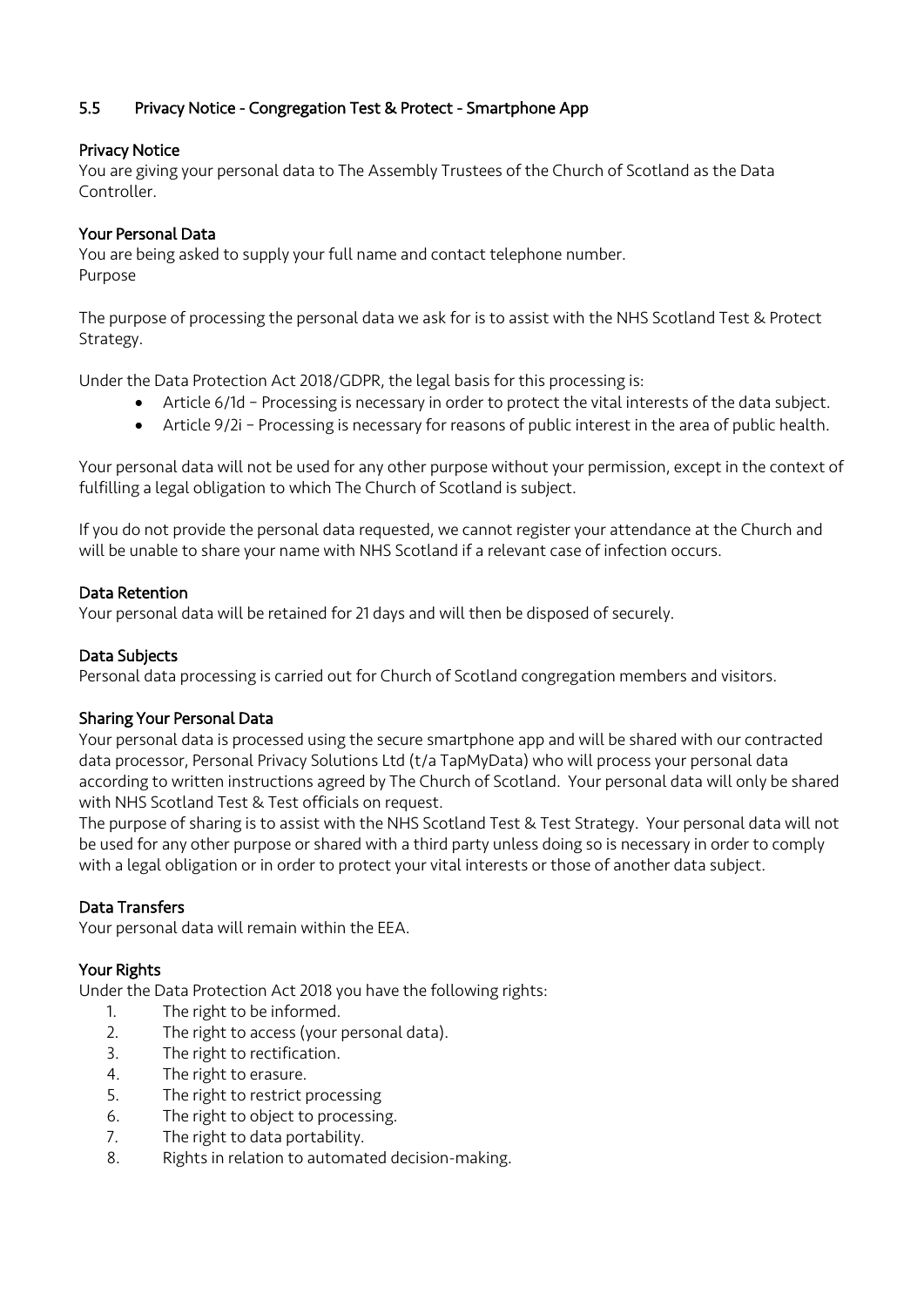your written request to: Data Protection Officer, Church of Scotland, 121 George Street, Edinburgh, EH2 4YN. Or email: lawdept@churchofscotland.org.uk If you wish to invoke any of your rights, including for the purpose of a Subject Access Request (SAR), send

 You may also advise us of an incident involving personal data or a data breach using the same contact information.

 You have the right to make a complaint about our processing of your personal data to the ICO as the regulator in the UK. You can contact the Information Commissioner's Office (ICO) at:

Website: Address: Wycliffe House, Water Lane, Wilmslow, Cheshire SK9 5AF <www.ICO.org.uk>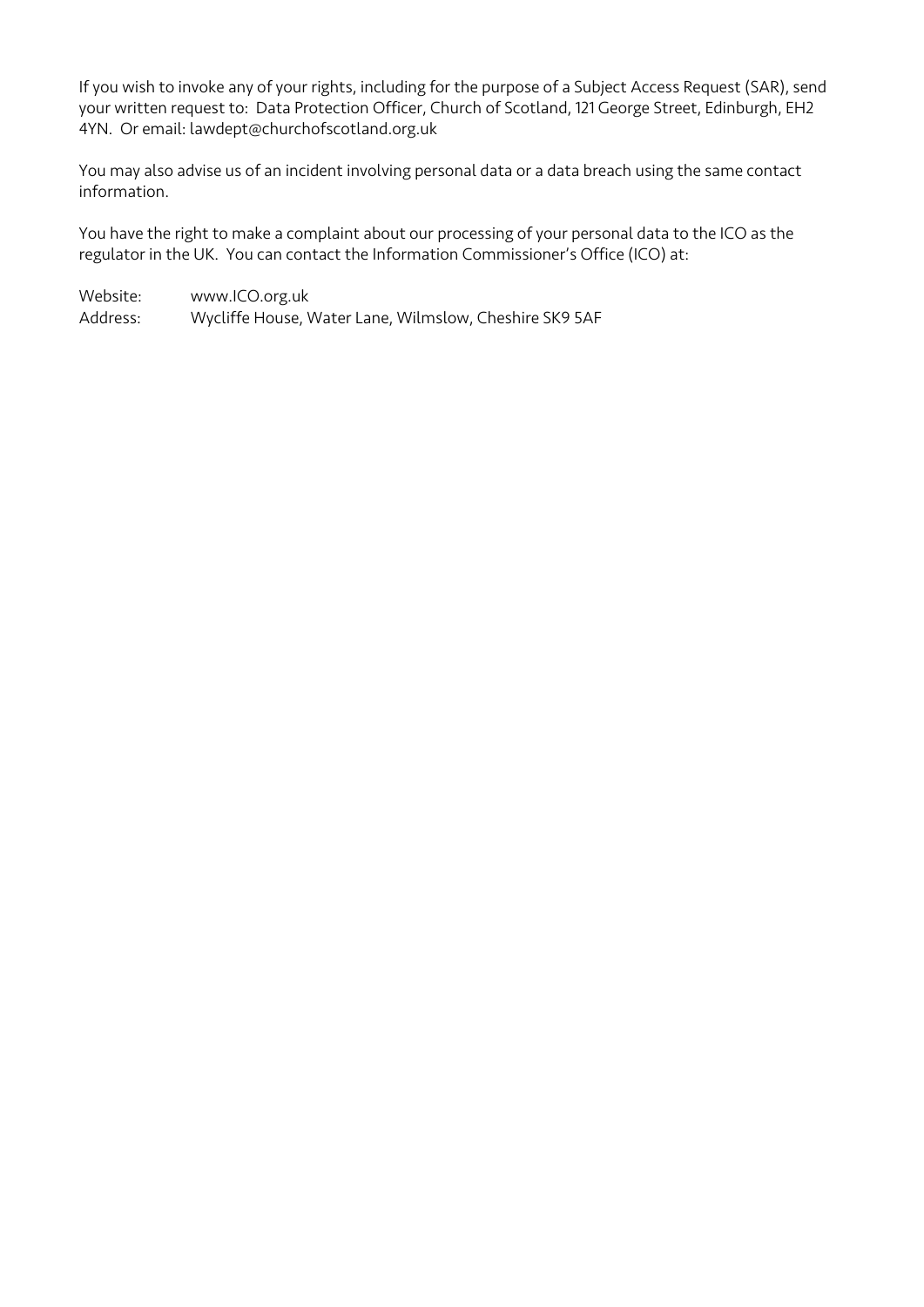#### 5.6 Tap My Data Smartphone App User Instructions

# Introduction

 The Church of Scotland has a responsibility to help our congregations assist with the NHS Scotland Test & Protect strategy by maintaining attendance registers for each of our congregations.

To this end we have chosen to use a smartphone app to help us create and maintain attendance registers. This smartphone app will work as a companion to the primary method of data collection which is the paper notebook.

 We recognise that many congregations will want to use technology to help with their responsibilities. Recognising that data collection in our context usually involves managing "special category" data, which providing us with advanced, privacy-centric technology. Which is no less than our congregations and places additional demands and responsibilities upon us, we have chosen to work with a vendor who is visitors deserve.

 will be used by the Church of Scotland. The Tap My Data app was originally designed to help individuals make and manage subject access requests, known as DSARs with organisations which may be using their personal data. It is now also equipped with the ability to register a "Service Check In" and it is this part of the app which

 (for anyone interested in raising a DSAR with the Church of Scotland, you can find information about this in the Privacy Centre on the Church of Scotland website – do not use Tap My Data for this, it is not configured for the DSAR service with the Church of Scotland, although you will be able to use it with any of the other organisations who use the Tap My Data DSAR system)

 The Tap My Data system holds all the data you give it securely. It also provides means to verify the personal data you share with it.

- 1. Installation
	- 1.1. You can find out more about the app by visiting their website at [www.tapmydata.com.](www.tapmydata.com)
	- 1.2. You can download the app for your iPhone by searching for Tap My Data on the Apple App Store and for your Android device by looking for it on Google Play.
- 2. Setup
	- 2.1. Once the app is installed on your smartphone you do not need to set up an account in order to register attendance at your church. Setting up an account on the Tap My Data app is optional.
	- 2.2. The app system will send you a text message to verify your phone number or an email with a clickable link to verify your email address if you used these to set up an account.
	- for doing so. However for the purpose of letting you register your attendance at Church services, all we need is your name and phone number. 2.3. It is your choice if you want to add more personal data. The app does contain useful features
- 3. Use
	- 3.1. Each congregation will have a unique QR code associated with it. They will have copies of this QR code on display.
	- 3.2. All you need to do is open your Tap My Data app, click on the QR code icon at the top right of the main app page and point your camera at the QR code.
	- 3.3. You will be presented with a page titled, "Service Check In"
	- 3.4. The personal data which is about to be shared with The Church of Scotland is displayed by the app. This will be at most your name and phone number. The first time you register attendance at church you will need to enter this information.
	- 3.5. Press the blue "Check In" button, located below your displayed data and the app will send your check in to the Church of Scotland.
	- 3.6. Click "Continue" to return to the main app page.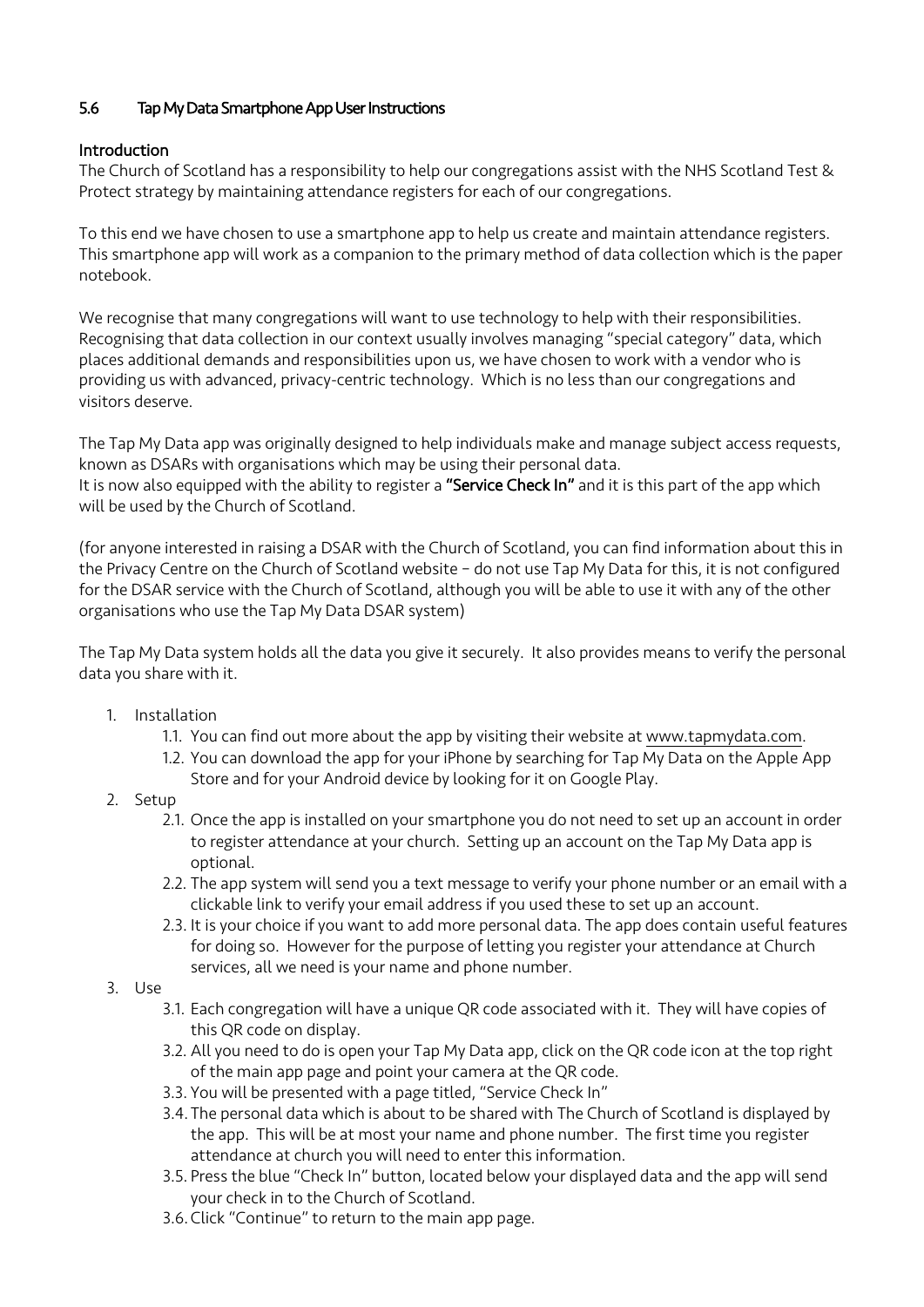- 3.7. To review your Check Ins, click on the "requests" menu item at the foot of the app page.
- 3.8. You can close a check in to record a departure time.

 That is all you need to do. The personal data you have shared with the Church of Scotland is tagged with the congregation name, date and time of check in. It is stored in a secure, encrypted format on the Tap My Data management system, which can only be accessed by Church of Scotland officials if authorised by the data protection officer.

 officials only on receipt of a verified request. They will then apply their own contact procedures to approach If there is an infection risk, the relevant personal data will be shared with NHS Scotland Trace & Protect the people on the list.

The Tap My Data system is configured to delete all records more than 21 days old on a daily basis.